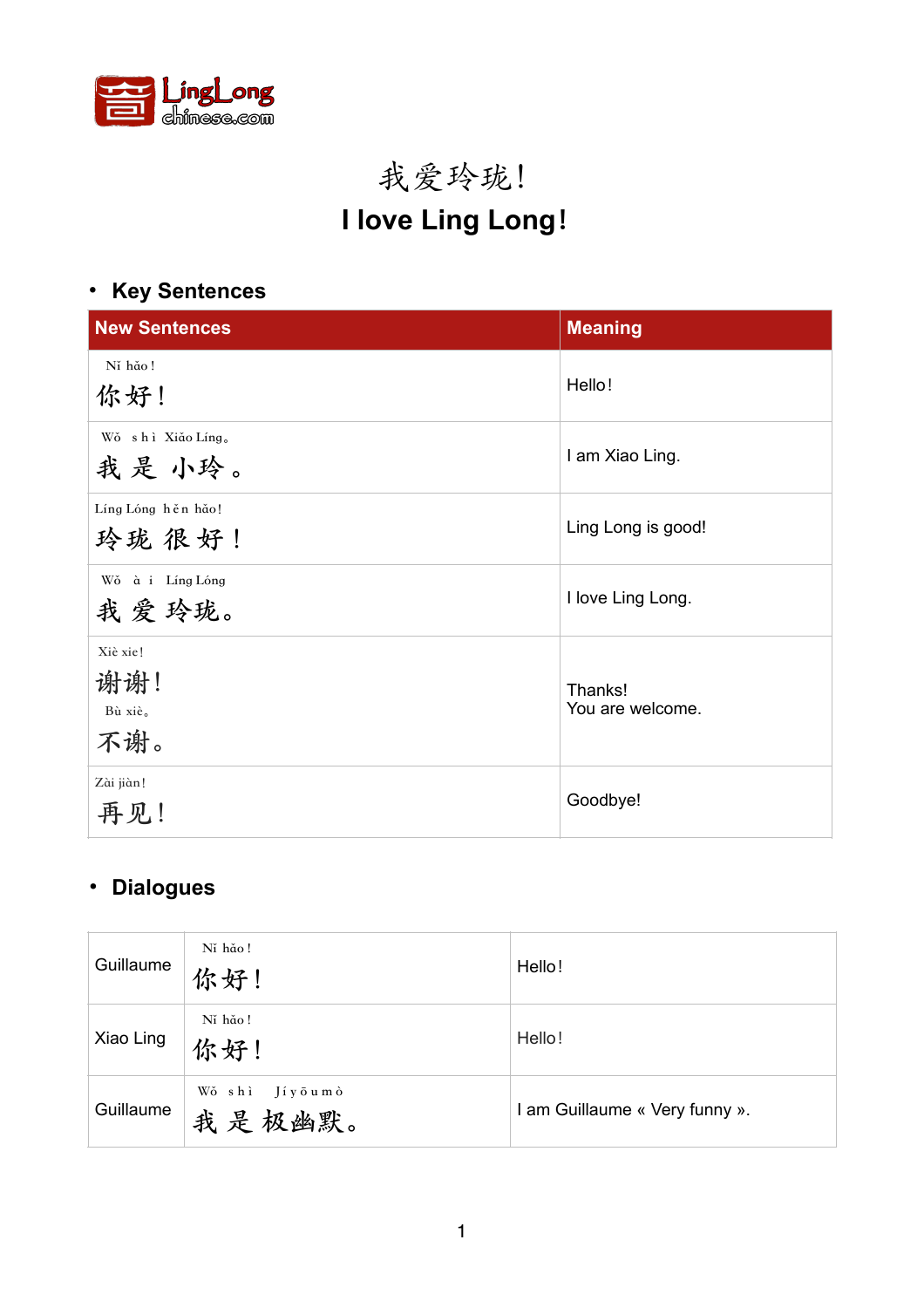

| Xiao Ling | Wǒ shì Xiǎo Líng.<br>我是小玲。                                | I am Xiao Ling.                         |
|-----------|-----------------------------------------------------------|-----------------------------------------|
| Guillaume | Líng Lóng hěn hǎo!<br>玲珑 很好!<br>Wǒ à i Líng Lóng<br>我爱玲珑。 | Ling Long is good!<br>I love Ling Long. |
| Xiao Ling | Xiè xie!<br>谢谢!                                           | Thanks!                                 |
| Guillaume | Bù xiè.<br>不谢。                                            | You are welcome.                        |
| Xiao Ling | Zài jiàn!<br>再见!                                          | Goodbye!                                |
| Guillaume | Zài jiàn!<br>再见!                                          | Goodbye!                                |

### **• New Words**

| <b>New Word</b>                         | <b>Type</b> | <b>Meaning</b>         |
|-----------------------------------------|-------------|------------------------|
| $\mathbf n$<br>$\check{\mathbf i}$<br>你 | pronoun     | you                    |
| $h\,\check\alpha\,o$<br>好               | adjectif    | good; nice; well; fine |
| $\ensuremath{\mathbf{w}}\xspace$ ŏ<br>我 | pronoun     | $\mathsf{I}$ ; me      |
| $\mathbf s$ h ì<br>是                    | verb        | to be                  |
| $\grave{\mathfrak{a}}$ i<br>爱           | verb        | to love                |
| $\mathbf{h}$ ě n<br>很                   | adverb      | very                   |